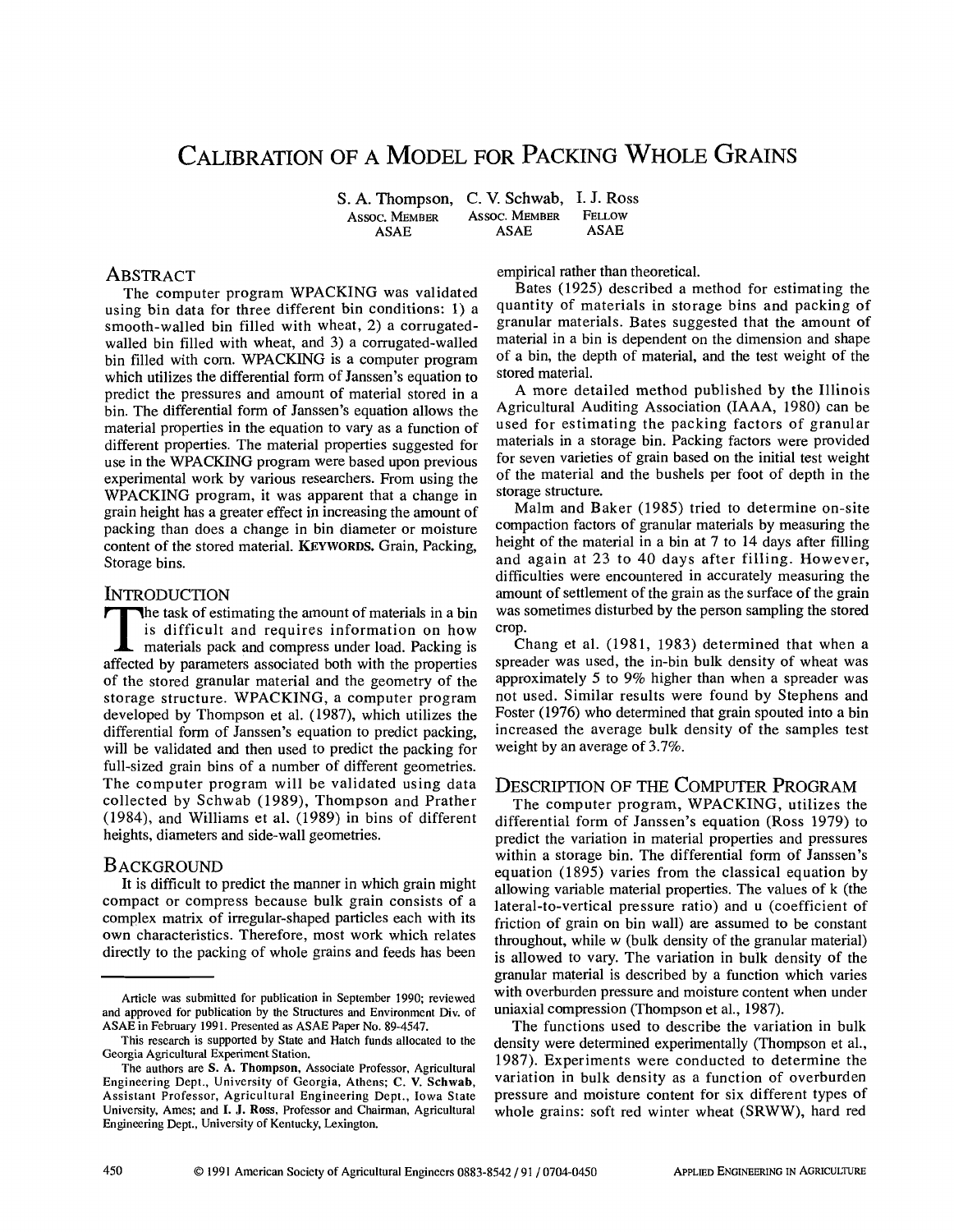winter wheat (HRWW), corn, soybean, rice, and sorghum. Mathematical expressions which predicted the variation in bulk density as a function of overburden pressure and moisture content were developed based upon the experimental tests. The predicted variation in bulk density of the granular material for each whole grain at a moisture content of 12% (wb) is shown in figure 1.

The computer program, WPACKING, has nine different user inputs which are used to predict the packing of whole grains in storage structures. A list of these inputs is shown in Table 1. A more detailed explanation of the user inputs can be found in Thompson et al. (1987). The computer program predicts the amount of packing of the granular material in the bin and the number of standard bushels contained in a bin based on the user inputs.

## DESCRIPTION OF FULL-SCALE AND MODEL BIN DATA

WPACKING predicts, based on the differential form of Janssen's equation, both the amount of packing and the vertical pressures which occurs in a bin. If particle packing is a function of the vertical stress variation that exists within a given stack or pile of material, then accurate estimates of the vertical pressures in a bin are required. To validate the computer model, WPACKING, the vertical pressures predicted by WPACKING in a bin were compared to experimental values previously listed in the literature. From this comparison values of u and k required to predict vertical pressures for packing were determined.

Full-scale and model bin data by Schwab (1989), Thompson and Prather (1984), and Williams et al. (1989) were used in the validation of the computer model WPACKING for three different conditions: 1) soft red winter wheat in a smooth-walled grain bin; 2) soft red winter wheat in a corrugated-walled grain bin; and 3) corn in a corrugated-walled grain bin. A description of the bin geometry and storage conditions for each of these experiments is shown in Table 2.

Schwab (1989) performed experiments in a smoothwalled flat bottomed grain bin constructed such that the loads on the bin walls and bottom could be measured separately. Vertical floor pressures were measured using a system of ring beams supported by load cells which measured the vertical pressures on the floor of the bin. Tests were conducted for two different grain heights.

Williams et al. (1989) performed experiments in a



**Figure 1-Variation in bulk density of six whole grains for a moisture content (wb) of 12% (Thompson et al., 1987).** 

#### **TABLE 1. User inputs for the computer program needed to predict the packing of whole grains in storage structures**

| 1. | Type of grain.                                         |
|----|--------------------------------------------------------|
| 2. | Moisture content of the grain (wb).                    |
| 3. | Lateral to vertical pressure coefficient (k).*         |
| 4. | Type of interior wall surface.                         |
| 5. | Coefficient of friction of the grain on the bin wall.* |
| б. | Grain height, m (ft).                                  |
| 7. | Bin diameter, m (ft).                                  |
| 8. | Method used to fill the bin.                           |
|    |                                                        |

9. Test weight of the stored material, kg/m  $3$  (lb/bushel).

Default values are assumed by the program unless the user chooses to input these values.

**TABLE 2. Descriptive parameters of the grain bins and test conditions used in the validation of the computer program WPACKING** 

|                                |      | <b>Bin diameter</b> |      | <b>B</b> in height | Bin wall                              | Stored   |  |
|--------------------------------|------|---------------------|------|--------------------|---------------------------------------|----------|--|
| Source                         | (m)  | (ft)                | (m)  | geometry<br>(ft)   |                                       | material |  |
| Schwab (1989)                  | 3.08 | 13.4                | 21.1 | 69.3               | Smooth-walled<br>galvanized steel     | Wheat    |  |
| Williams et al.<br>(1989)      | 12.8 | 42                  | 17.1 | 56.1               | Corrugated-walled<br>galvanized steel | Com      |  |
| Thompson and<br>Prather (1984) | 0.91 | 3                   | 2.7  | 9                  | Corrugated-walled<br>galvanized steel | Wheat    |  |

full-scale corrugated grain bin. For all tests, vertical pressures on the floors of the bin were measured using load cells as described by Galili et al. (1989). Vertical pressures were measured along four different radial lines at grain heights of approximately 0.45 m (18 in.) intervals.

Thompson and Prather ( 1984 ) performed tests in a corrugated-walled flat bottomed model grain bin. The floor of the bin was supported by four beams which were used to determine the total load which acted on the floor of the bin. Floor loads were measured in the bin in increments of 0.15 m  $(6 \text{ in.})$  up to a grain height of 2.74 m  $(9 \text{ ft})$ .

#### MATERIAL PROPERTIES

Janssen's (1895) equation is still the most commonly used method for predicting pressures in grain bins. However, both the differential and/or classical form of Janssen's equation rely on the magnitude of the values of u (coefficient of friction of the grain on the bin sidewall), k (lateral-to-vertical pressures ratio), and w (bulk density of the stored material) for predicting pressures in grain bins. By using different values of u, k, and w, entirely different pressures can be achieved. As an example, eight different values of u and k were used in combination with a bulk density of 834 kg/m<sup>3</sup> (52 lb/ft<sup>3</sup>) in Janssen's equation to compare predicted pressures with the vertical pressures measured by Schwab (1989) in a smooth-walled grain bin (see Table 3). This bulk density corresponds with that suggested by ASAE EP433 (1989). For these values the sum of the squares of the error (SSE) varied from 1266 to 19 for a grain height of 12.2 m (40 ft) and from 202 to 5.9 for a grain height of 7.7 m (25 ft). While significant improvement can be made in the fit of the predicted values to that of the measured values, none of these eight conditions were based upon measured values of either u or k.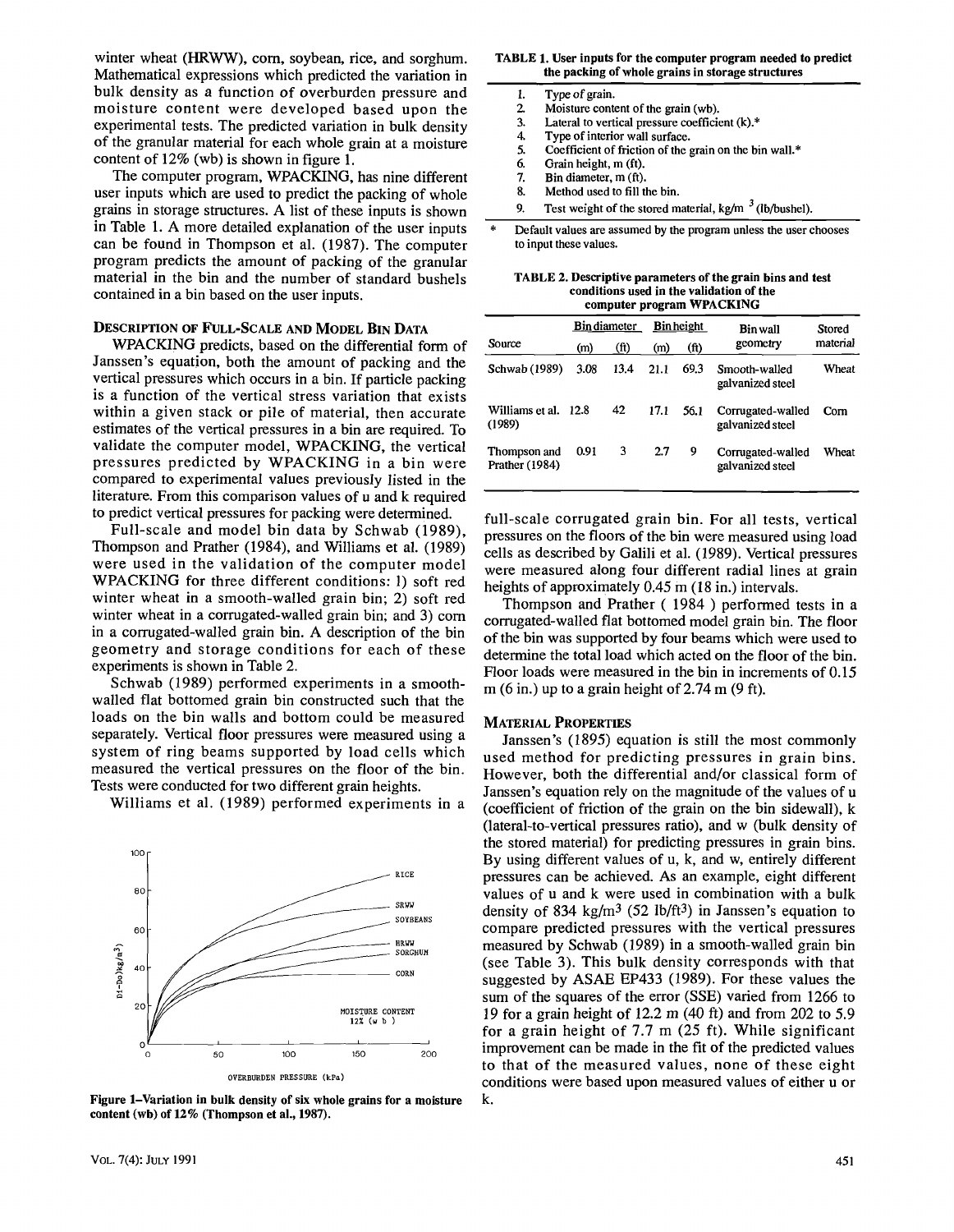A possible solution to this problem would be to use realistic material properties determined through experimentation. However, many of the experiments previously cited in the literature were conducted under conditions which do not correlate well with those normally found in grain bins. Therefore, it is still difficult to determine what values of u and k should be used in Janssen's equation for different bin conditions and stored material. However, below are listed the descriptions of experiments and values of u and k which appear to correlate well with those conditions found in grain bins and can be used for the three storage conditions mentioned in this article to validate the packing in grain bins.

## LATERAL-TO-VERTICAL PRESSURE RATIO IN CORN AND SOFT RED WINTER WHEAT

To determine the lateral-to-vertical pressure ratio, k, for both soft red winter wheat and corn as a function of pressure, limited experiments were conducted with load

**TABLE 3. Sum of the squares of the error for variations in the bulk density, lateral to vertical pressure ratio, and the coefficient of friction for smooth-walled bin data (Schwab, 1989)** 

|                                                    | <b>SSE</b>                                          |                                   |                             |
|----------------------------------------------------|-----------------------------------------------------|-----------------------------------|-----------------------------|
| <b>Bulk Density</b><br>(kg/m <sup>3</sup> )<br>(w) | <b>Lateral to Vertical</b><br>Pressure Ratio<br>(k) | Coefficient of<br>Friction<br>(u) |                             |
| For tests                                          | with                                                | a grain height of 12.2            | m(40 ft)                    |
|                                                    | 0.5                                                 | 0.3                               | 1266<br>(531153)            |
|                                                    | 0.5                                                 | 0.25                              | 720<br>(293154)             |
|                                                    | 0.5                                                 | 0.2                               | 298<br>(112412)             |
| 834<br>$(52 \text{ lb/ft}^3)$                      | 0.4                                                 | 0.3                               | 632                         |
|                                                    | 0.4                                                 | 0.25                              | (254952)<br>292<br>(109764) |
|                                                    | 0.4                                                 | 0.2                               | 76<br>(22538)               |
|                                                    | 0.4                                                 | 0.15                              | 38<br>(15034)               |
|                                                    | 0.4                                                 | 0.175                             | 19<br>(7947)                |

**Based on predictions from the WPACKING program:**  724 0.42 0.14 24.9

 $(45.2$  lb/ft $^{\circ})$ 

| For tests with         |      | a grain height of $7.7$ m $(25 \text{ ft})$         |         |
|------------------------|------|-----------------------------------------------------|---------|
|                        | 0.5  | 0.3                                                 | 202     |
|                        |      |                                                     | (88186) |
|                        | 0.5  | 0.25                                                | 102     |
|                        |      |                                                     | (44558) |
|                        | 0.5  | 0.2                                                 | 36      |
|                        |      |                                                     | (15473) |
| 834                    | 0.4  | 0.3                                                 | 88      |
| $(52 \text{ lb/ft}^3)$ |      |                                                     | (38439) |
|                        | 0.4  | 0.25                                                | 34      |
|                        |      |                                                     | (14819) |
|                        | 0.4  | 0.2                                                 | 7.3     |
|                        |      |                                                     | (3178)  |
|                        | 0.4  | 0.15                                                | 14      |
|                        |      |                                                     | (5958)  |
|                        | 0.4  | 0.175                                               | 5.9     |
|                        |      |                                                     | (2565)  |
|                        |      | Based on the predictions from the WPACKING program: |         |
| 724                    | 0.42 | 0.14                                                | 11.8    |
| ر 3<br>$(45.2$ lb/ft   |      |                                                     | (5147)  |

cells tested in both the vertical and lateral positions in an apparatus described by Galili et al. (1989). The apparatus can exert a vertical pressure on the grain which simulates overbearing grain in a grain bin. An example of the strains measured by the load cells in the vertical and lateral positions for soft red winter wheat are shown in figure 2. Values of k of 0.42 and 0.45 were determined for soft red winter wheat and corn, respectively.

#### COEFFICIENT OF FRICTION OF WHEAT AND CORN ON GALVANIZED STEEL SURFACES

Thompson et al. (1988) and Thompson and Ross (1983) performed experiments with soft red winter wheat on galvanized surfaces. In these experiments galvanized steel blades, which simulated the walls of a smooth-walled grain bin, were pulled through a steel box filled with grain. Pressure diaphragms mounted in the box were used to exert a lateral pressure, similar to that found in a grain bin, on the galvanized steel blade. An example of the variation in the coefficient of friction for a sample of galvanized steel can be observed in figure 3. It was determined that the coefficient of friction decreased by over 42% when the galvanized steel blades were pulled through the grain mass 16 times. This decrease was attributed to the coating of the



**Figure 2-Vertical and lateral strains of soft red winter wheat within a grain pressure apparatus using a diaphragm pressure cell.** 



**Figure 3-Variation in the coefficient of friction of wheat on galvanized steel as a function of lateral pressure and the number of trials (Thompson et al., 1988).**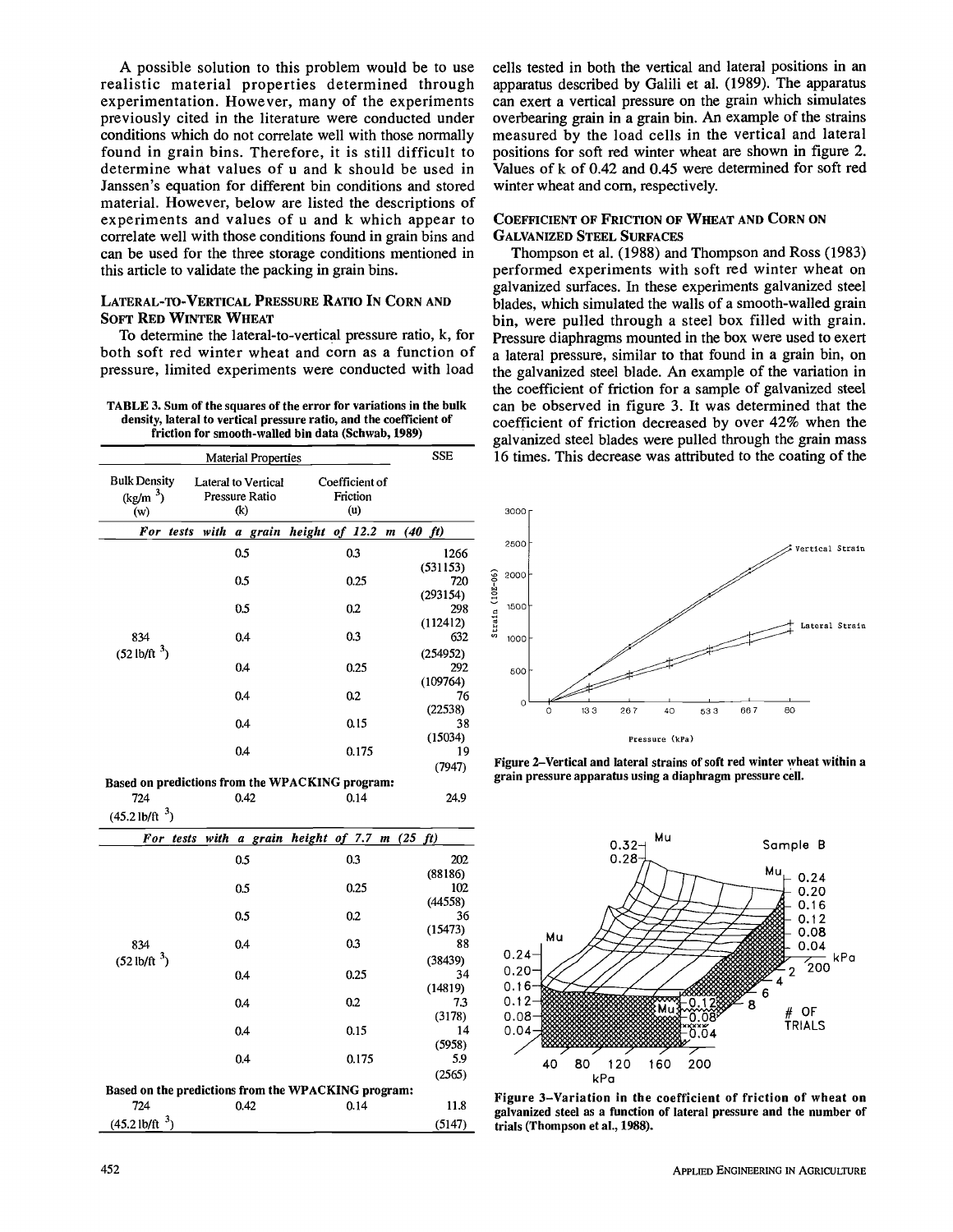blades by long-chained alcohols, which are found on the seedcoat of the grain, as grain slides on the galvanized surface. In a grain bin, coating of the walls by these alcohols would result in a decrease in the wall loads and an increase in the vertical pressures on the floor. These experiments suggest that for a new galvanized steel surface the average coefficient of friction for lateral pressures between 0 and 68 kPa (0 to 10 psi) is 0.27, and for a galvanized steel surface well-coated by these alcohols the average coefficient of friction would'be 0.14.

Moore et al. (1984) conducted tests to determine the coefficient of friction of soft red winter wheat on galvanized steel corrugated surfaces. For corrugated wall surfaces, both a grain-on-grain and grain-on-steel sliding situation was thought to occur. Using Moore's data, the average coefficient of friction was determined to be 0.46 for a galvanized steel corrugated surface for all test conditions. Assuming that a corrugated-walled surface is effected by a similar 42% decrease in the coefficient of friction, caused by the deposition of oils, a coefficient of friction of 0.27 would be expected on a corrugated wall surface.

Tests similar to those conducted by Moore et al. (1984) on the coefficient of friction of corn on corrugated galvanized steel surfaces were not found in the literature. However, tests have been conducted by Thompson (1986) and Brubaker and Pos (1965) on the coefficient of friction of corn on smooth galvanized surfaces. In both cases, it was determined that the coefficient of friction of corn on galvanized steel surfaces was approximately 25 to 30% higher than that for wheat on galvanized steel surfaces. Using this idea and assuming that similar effects caused by coating of oils on galvanized steel surfaces occur for corn, it is believed that a well-coated galvanized steel corrugated surface would then have a coefficient of friction of approximately 0.34.

Suggested values of u and k, as shown in Table 4, based on the above experimental results for different wall surfaces and stored materials were used in the computer program WPACKING to predict packing in bins under different storage conditions.

## VALIDATION OF WPACKING USING FULL-SCALE AND MODEL BIN DATA

Using the proposed material properties shown in Table 4 and the computer program WPACKING, estimated values of vertical pressure were determined and compared to the pressures measured by Schwab (1989), Thompson and Prather (1984), and Williams et al. (1989) in full-size and model grain bins to validate the computer program WPACKING.

#### SMOOTH-WALLED GRAIN BIN STORING WHEAT

The vertical pressures reported by Schwab (1989) for a smooth-walled grain bin are shown in figures 4 and 5 for

**TABLE 4. Material properties used to predict the packing of soft red winter wheat and corn in various storage conditions** 

| Galvanized Wall<br>Surface | <b>Stored Material</b> | u    |      |
|----------------------------|------------------------|------|------|
| Smooth-wall                | Wheat                  | 0.14 | 0.42 |
| Corrugated-wall            | Wheat                  | 0.27 | 0.42 |
| Corrugated-wall            | Com                    | 0.34 | 0.45 |



**Figure 4-Vertical pressures in a 4.08 m (13.4 ft) diameter smoothwalled grain bin storing soft red winter wheat with a height-todiameter ratio of H/d=1.8 [WPACKING-k=0.42, u=0.14, and w=724 kg/m3 (45.2 lb/ft3); EP433-k=0.5, u=0.3 and, w=834 kg/m3 (52 lb/ft3)].** 

grain heights of  $7.7$  (25 ft) and  $12.2$  m (40 ft). In addition, the vertical pressures predicted by the classical Janssen equation using the suggested material properties listed in ASAE EP433 and the vertical pressures estimated by the WPACKING program using the suggested values in Table 4 are shown. For a test height of 12.2 m (40 ft) and a test height of 7.7 m (25 ft) the WPACKING program had SSE of 24.5 and 11.8, respectively (See Table 2). The material properties suggested by ASAE EP433 had the largest SSE for both test conditions.

#### CORRUGATED-WALLED GRAIN BIN STORING WHEAT

The measured vertical pressures for a corrugated-walled model grain bin  $2.74 \text{ m}$  (9 ft) tall and 0.91 m (3 ft) in diameter are shown in figure 6. The average vertical pressures which exist on the floor of this bin are shown in Table 5. The vertical pressures were measured using four cantilever beams as described in Thompson and Prather



#### Grain Height (m)

**Figure 5-Vertical pressures in a 5.08 m (13.4 ft) diameter smoothwalled grain bin storing soft red winter wheat with a height-todiameter ratio H.d=3.0 [WPACKING-k=0.42, u=0.14, and w=724 kg/m3 (45.2 lb/ft3); EP433-k=0.5, u=0.3, and w=834 kg/m3 (52 lb/ft3)].**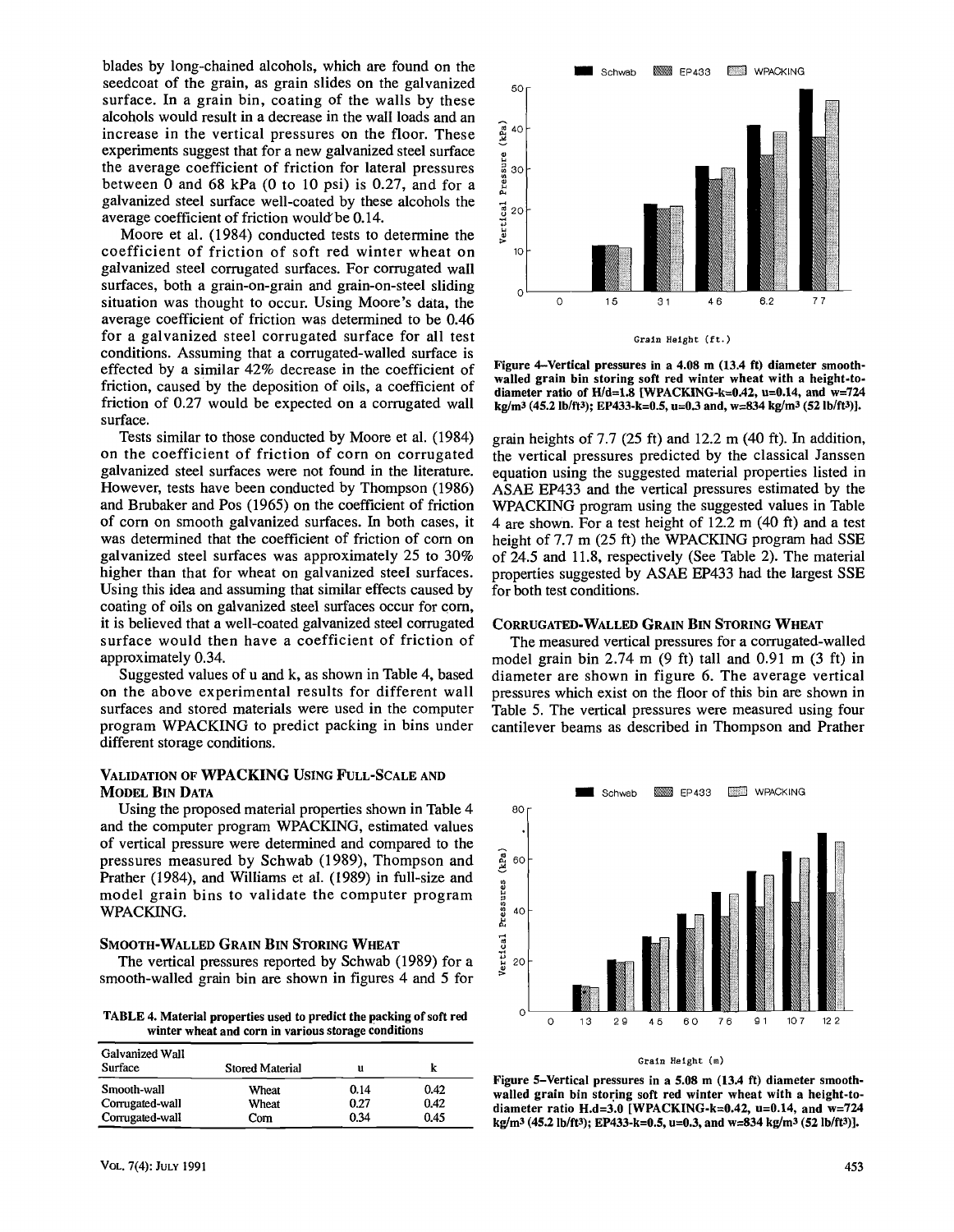(1984). An equivalent floor pressure was estimated by dividing the total load supported by the four beams by the area of the bin bottom. These floor pressures compare favorably with the average pressures measured by Williams et al. (1989) in the model bin using load cells.

Also shown in figure 6 are the vertical pressures estimated by the WPACKING program using the material properties shown in Table 3 for a corrugated grain bin, and the classical Janssen equation using the material properties listed in ASAE EP433. The WPACKING program used the actual bulk density of the stored grain as determined by the Winchester Bushel Test (USDA Inspection Division, 1977). The SSE for these conditions are shown in Table 6. When the equivalent floor pressures in the model bin were compared to the values suggested by Janssen's equation, the SSE were much smaller using the WPACKING program and the material properties shown in Table 4 than those suggested by the classical Janssen equation and ASAE EP433.

## CORRUGATED-WALLED GRAIN BIN STORING CORN

The average vertical pressures in the 12.8 m (42 ft) diameter grain bin are shown in figure 7. During these tests, large vertical pressures were measured at grain heights of less than 4 m (13.1 ft). Much larger than any vertical pressure normally estimated by using combinations of u, k, and w in the classical Janssen equation. This is believed to be caused by the methods in which the grain was spouted into the bin. A more detailed description of this test can be found in Williams et al. (1989).

A comparison of the vertical pressures estimated by the WPACKING program and the vertical pressures predicted by the classical Janssen equation are shown in figure 7. For stored materials other than wheat, ASAE EP433 suggests that the results from the Winchester Bushel test be used, increased by a compaction factor of 1.08. Therefore, the WPACKING program used an initial bulk density of 724 kg/m<sup>3</sup> (45.2 lb/ft<sup>3</sup>) while ASAE EP433 used an initial bulk density of 775 kg/m<sup>3</sup> (48.4 lb/ft<sup>3</sup>) in calculating the vertical pressures in this bin. The SSE are shown in Table 7 for this test condition. A SSE of 263 was determined for the



**Grain Height (ft.)** 

**Figure 6-Vertical pressures in a 0.91 m (3 ft) diameter corrugatedwalled model grain bin storing soft red winter wheat [WPACKINGk=0.421, u=0.27, and w=724 kg/m3 (45,2 lb/ft3; EP433-k=0.5, u=0.37, and w=834 kg/m3 (52 Ib/ft3)].** 

**TABLE 5. Measured vertical floor pressure in a 0.91 m (3 ft) diameter corrugated model grain bin** 

|      | Grain Height | Average Pressure on Bin Floor |       |
|------|--------------|-------------------------------|-------|
| (m)  | (ft)         | (kPa)                         | (psi) |
| 0.99 | 3.25         | 5.19                          | 0.75  |
| 1.91 | 6.25         | 8.32                          | 1.21  |
| 2.21 | 7.25         | 9.06                          | 1.31  |
| 2.51 | 8.25         | 9.82                          | 1.42  |
| 2.82 | 9.25         | 10.52                         | 1.53  |

**TABLE 6. Sum of the squares of the error for a model corrugatedwalled grain bin storing soft red winter wheat** 

| Comparison                                 | <b>SSE</b> |
|--------------------------------------------|------------|
| Average pressures vs. ASAE*                | 4.52       |
|                                            | (1959)     |
| Average pressures vs. WPACKIN <sup>†</sup> | 1.80       |
|                                            | (789)      |
|                                            |            |

\* ASAE EP433 suggests values of w = 834 kg/m  $3(52 \text{ lb/ft}^3)$ ,  $k = 0.5$ , and  $u = 0.375$  for a corrugated-walled grain bin.

† Values of w = 724 kg/m<sup>3</sup> (45.2 lb/ft<sup>3</sup>), k = 0.42, and u = 0.268 were used in the differential form of Janssen's equation used by the computer program WPACKING.

WPACKING program while a SSE of 540 was determined for the ASAE EP433 values. For the WPACKING program, 90% of the error was associated with the first three grain heights shown in figure 7. This error at the lower grain heights may not be caused so much by the error in the coefficients of u and k, as assumed by the WPACKING program, as by the manner in which the bin was filled. In this particular bin the grain spout was located in the center of the bin, but the manner in which the grain moves down the downspout and into the bin creates an eccentric loading situation at the lower grain heights. However, as the height of grain in the bin increases, the eccentricity of the grain peak becomes smaller and smaller until it approximates a centrally loaded bin when full. The effect which this filling technique has on the vertical pressures within the bin is not known.



**Figure 7-Vertical pressures in a 12.8 m (42 ft diameter corrugatedwalled grain bin storing corn [WPACKING-k=0.45, u=0.34, and w-720 kg/m3 (45 lb/ft3); EP433-k=0.5, u=0.37, and w=775 kg/md3; EP 433-k=0.5, u=0.317, and w=775 kg/m3 (48.4 Ib/ft3)].**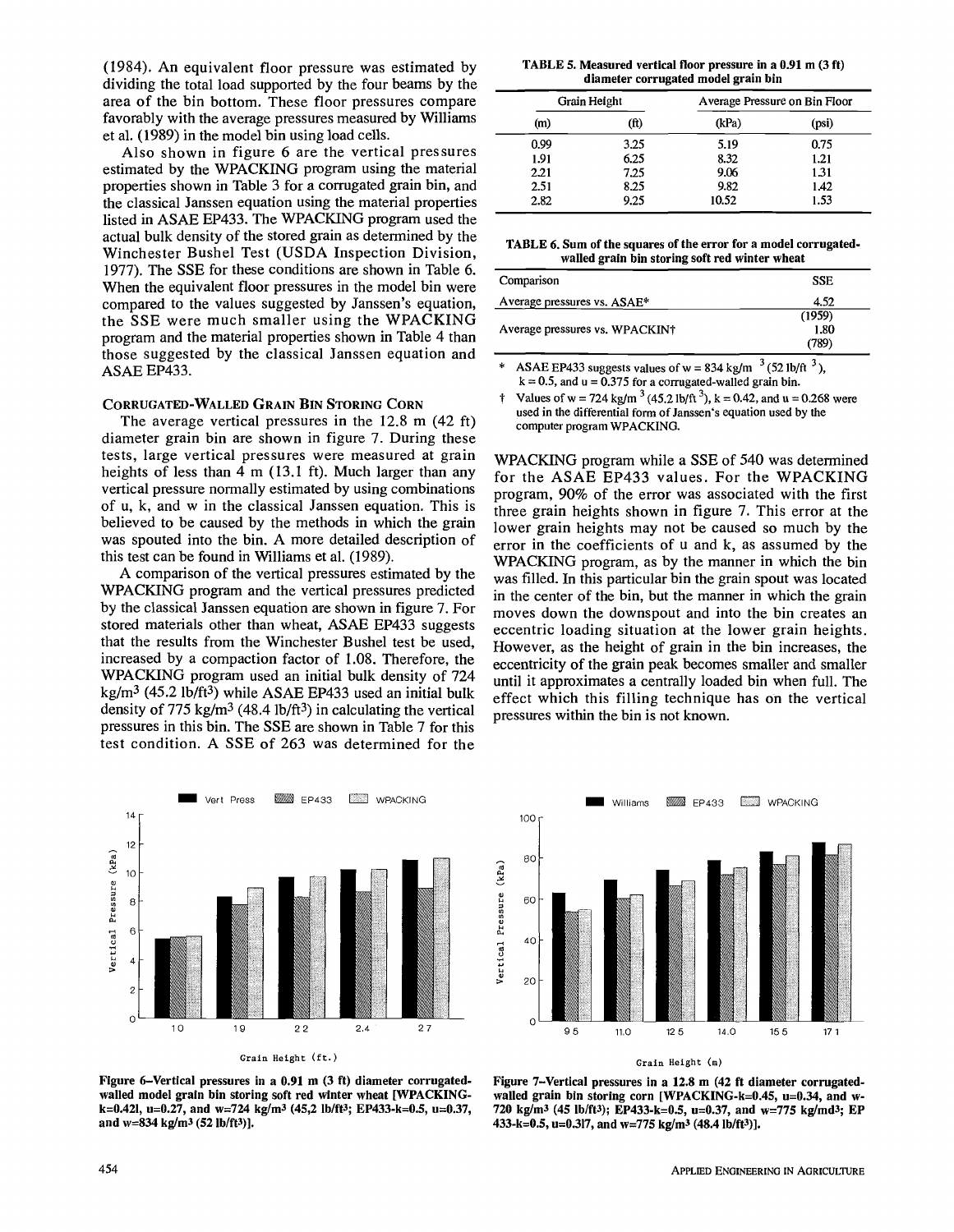**TABLE 7. Sum of the squares of the error for a 12.8 m (42 ft) diameter corrugated-walled bin storing corn (Williams et a!., 1989)** 

| Comparison                           | SSE      |
|--------------------------------------|----------|
| Average floor pressure vs. ASAE*     | 540      |
|                                      | (235600) |
| Average floor pressure vs. WPACKING† | 263      |
|                                      | (114736) |

ASAE EP433 suggests that for commodities other than wheat, that the bulk density determined by the Winchester Bushel tests be used increased by a compaction factor of 1.08. Therefore, the bulk density used in Janssen's equation was  $w = 775$  kg/m  $^{-3}$  (48.4 lb/ft  $^{-3}$ ). EP433 suggests values of  $u = 0.37$  and  $k = 0.5$  for a corrugated steel bin.

<sup>†</sup> Values of w = 724 kg/ m<sup>3</sup> (45.2 lb/ft<sup>3</sup>), k = 0.45 and u = 0.34 were used in the differential form of Janssen's equation used by the computer program WPACKING. Suggested values of  $u = 0.34$  and  $k = 0.45$  as shown in Table 4 for a corrugated steel bin filled with corn were used.

#### VALIDATION SUMMARY

For each storage condition the vertical pressures estimated by the WPACKING program approximated the measured vertical pressures closely. Therefore, it is believed that by using the proposed material properties in Table 4 that the vertical pressures and in turn the packing in grain bins can be determined for these three different storage conditions using the WPACKING program.

While the estimated pressures predicted by the material properties in ASAE EP433 did not agree well with those measured for these conditions, it is not suggested by the authors that the values of u and k in ASAE EP433 be changed to those values shown in Table 4. Using the WPACKING program, the values in Table 4 appear to predict reasonably well the vertical floor pressures found in galvanized walled grain bins which have been coated by the sliding grain. It should be remembered that during this coating process the vertical wall loads decrease while the vertical pressures on the floor increase. Therefore, based on these results it is believed that in the design of a grain bin the values of u and k in ASAE EP433 should be used to predict the lateral pressures and vertical wall loads in a grain bin while the values in Table 4 should be used to predict the vertical floor pressures in a grain bin.

## PROGRAM OUTPUT

Packing factors for the three different storage conditions for variations in the moisture content of the stored material, grain height and bin diameter are shown in Tables 8 to 10. A more detailed description of the effects of changes in u and k were described in Thompson et al. (1987).

The results in Tables 8 to 10 show that changes in both bin diameters and grain height have an effect on the predicted packing factors. It is apparent that a change in grain height has a greater effect on the packing factor than does a change in bin diameter. For a change in grain height of from  $6.1$  m  $(20 \text{ ft})$  to  $12.2$  m  $(40 \text{ ft})$ , an average increase of 1.2 percentage points was observed for wheat while an average increase of 0.7 percentage points was observed for corn. For a corresponding change in diameter of from 6.1 m (20 ft) to 12.2 m (40 ft), an average change of 0.23 percentage points was observed for wheat while an average increase of 0.2 percentage points was observed for corn.

The moisture content of the granular material had an effect on the packing factors of grain as evidenced by the

**TABLE 8. Predicted packing factors for soft red winter wheat in a smooth-walled grain bin as a function of bin diameter, grain height, and moisture content** 

| Packing Factors for a Smooth-Walled Grain Bin*                 |      |      |      |     |     |     |  |
|----------------------------------------------------------------|------|------|------|-----|-----|-----|--|
| Moisture Content (% wb)<br>Grain Height<br><b>Bin Diameter</b> |      |      |      |     |     |     |  |
| (m)                                                            | (ft) | (m)  | (ft) | 10% | 13% | 16% |  |
| 6.1                                                            | 20   | 6.1  | 20   | 5.0 | 5.2 | 5.4 |  |
| 6.1                                                            | 20   | 12.2 | 40   | 6.1 | 6.5 | 6.9 |  |
| 12.2                                                           | 40   | 12.2 | 40   | 6.2 | 67  | 7.1 |  |

The packing factors were determined assuming an initial bulk density of 770 kg/m<sup>3</sup> (48 lb/ft<sup>3</sup>), k = 0.42, and u = 0.14.

predicted values shown in Tables 8 to 10. As the moisture content of the material increases, the particles become much more compressible and, therefore, increased particle packing would be expected to occur. For the example bins shown in Tables 8 and 9, increases of approximately 0.4 to 0.9 percentage points were observed for increases in moisture content from 10 to 16% (wb) moisture content. For corn, a slightly larger increase was observed for similar changes in bin size and moisture content. For the sample bins, an increase of 1.0 to 1.8 percentage points was observed for increases in moisture content.

It is apparent in looking at Tables 9 and 10 that a variation does exist in packing between different whole grains. Soft red winter wheat undergoes much more packing than does corn. In Tables 9 and 10, wheat was observed to have packing factors from 2.8 percentage points higher than for similar storage conditions with corn.

# **SUMMARY**

The computer program, WPACKING, has been developed based on the differential form of Janssen's equation to predict the packing factors of whole grains in bins of variable height and diameter (Thompson et al., 1987). The computer program was validated for a: 1)

**TABLE 9. Predicted packing factors for soft red winter wheat in a corrugated-walled grain bin as a function of bin diameter, grain height, and moisture content** 

| Packing Factors for a Corrugated-Walled Grain Bin*             |      |      |                   |     |     |     |  |
|----------------------------------------------------------------|------|------|-------------------|-----|-----|-----|--|
| Grain Height<br>Moisture Content (% wb)<br><b>Bin Diameter</b> |      |      |                   |     |     |     |  |
| (m)                                                            | (ft) | (m)  | (f <sub>t</sub> ) | 10% | 13% | 16% |  |
| 6.1                                                            | 20   | 6.1  | 20                | 4.9 | 5.1 | 53  |  |
| 6.1                                                            | 20   | 12.2 | 40                | 5.9 | 6.3 | 66  |  |
| 12.2                                                           | 40   | 12.2 | 40                | 6.1 | 6.5 | 6.9 |  |

The packing factors were determined assuming an initial bulk density of 770 kg/m  $3^{3}$  (48 lb/ft  $3^{3}$ ), k = 0.42, and u = 0.268.

**TABLE 10. Predicted packing factors for corn in a corrugated-walled grain bin as a function of bin diameter, grain height, and moisture content** 

| Packing Factors for a Corrugated-Walled Grain Bin*             |      |      |      |     |     |     |  |
|----------------------------------------------------------------|------|------|------|-----|-----|-----|--|
| <b>Bin Diameter</b><br>Grain Height<br>Moisture Content (% wb) |      |      |      |     |     |     |  |
| (m)                                                            | (ft) | (m)  | (ft) | 10% | 13% | 16% |  |
| 6.1                                                            | 20   | 6.1  | 20   | 2.8 | 33  | 3.8 |  |
| 6.1                                                            | 20   | 12.2 | 40   | 3.2 | 4.0 | 4.8 |  |
| 12.2                                                           | 40   | 12.2 | 40   | 3.3 | 4.2 | 5.1 |  |

The packing factors were determined assuming an initial bulk density of 718 kg/m<sup>3</sup> (44.8 lb/ft<sup>3</sup>), k = 0.45, and u = 0.34.